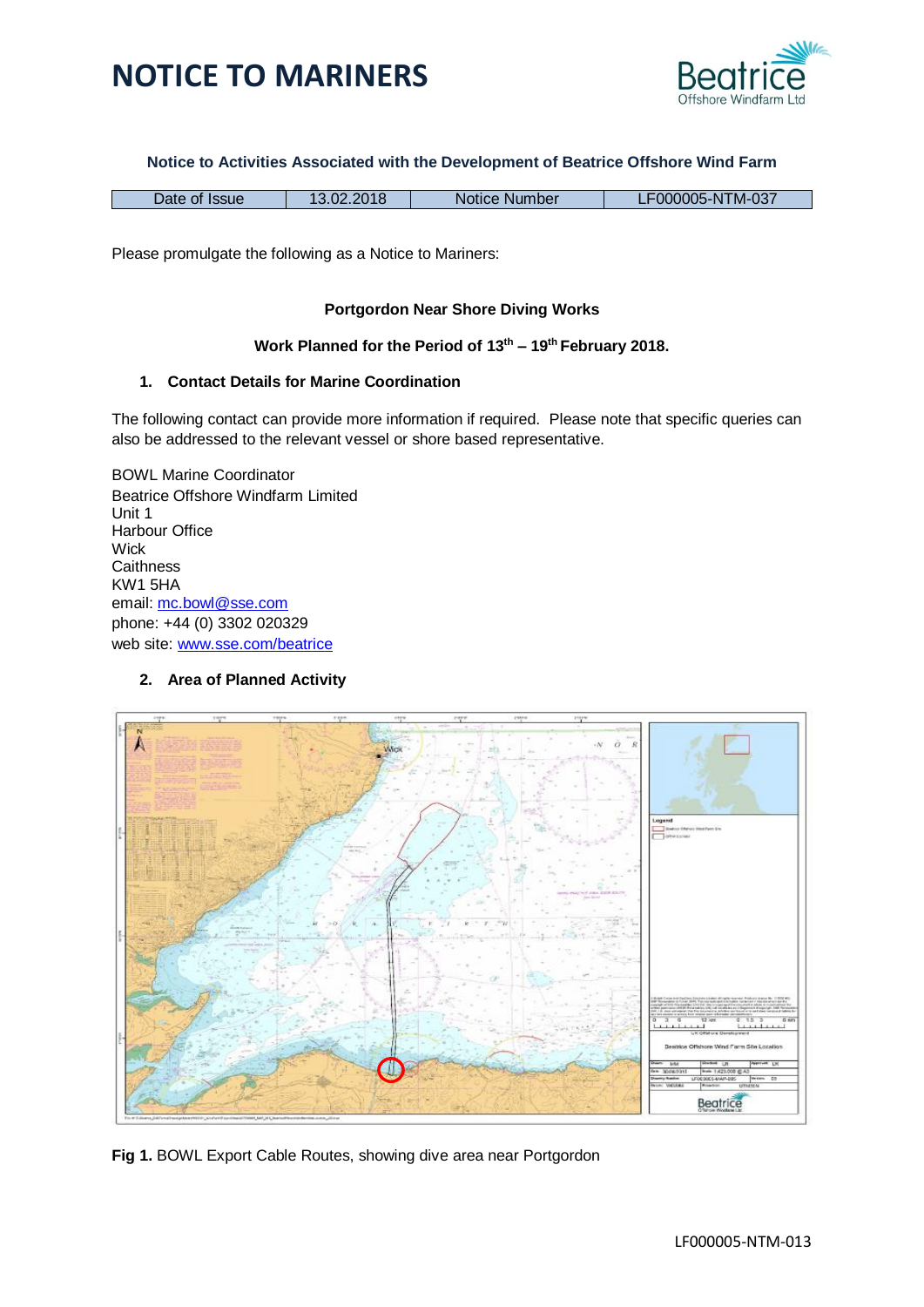



**Fig 2.** Work locations are approximately 420-450m from the Portgordon Beach near Buckie

| <b>Dive Locations</b> | <b>Latitude WGS84</b> | <b>Longitude WGS84</b> |
|-----------------------|-----------------------|------------------------|
|                       | $57^{\circ}$ 40.143'N | 003° 02.655'W          |

#### **3. Vessels Associated with the Activity**

| <b>DSV Aramis</b>                          |                                                                                                                      |  |
|--------------------------------------------|----------------------------------------------------------------------------------------------------------------------|--|
| <b>General Description and Dimensions:</b> | Aluminium Workboat; 15.7m, 4.95m 0.80m                                                                               |  |
| <b>Call Sign:</b>                          | LDEH                                                                                                                 |  |
| <b>MMSI:</b>                               | 257167000                                                                                                            |  |
| <b>Onshore Representative:</b>             | Øyvind Haug<br><b>BEATRICE Installation Engineering</b><br>Manager<br>Mob: +47 916 27 674<br>Office: +47 22 88 65 09 |  |

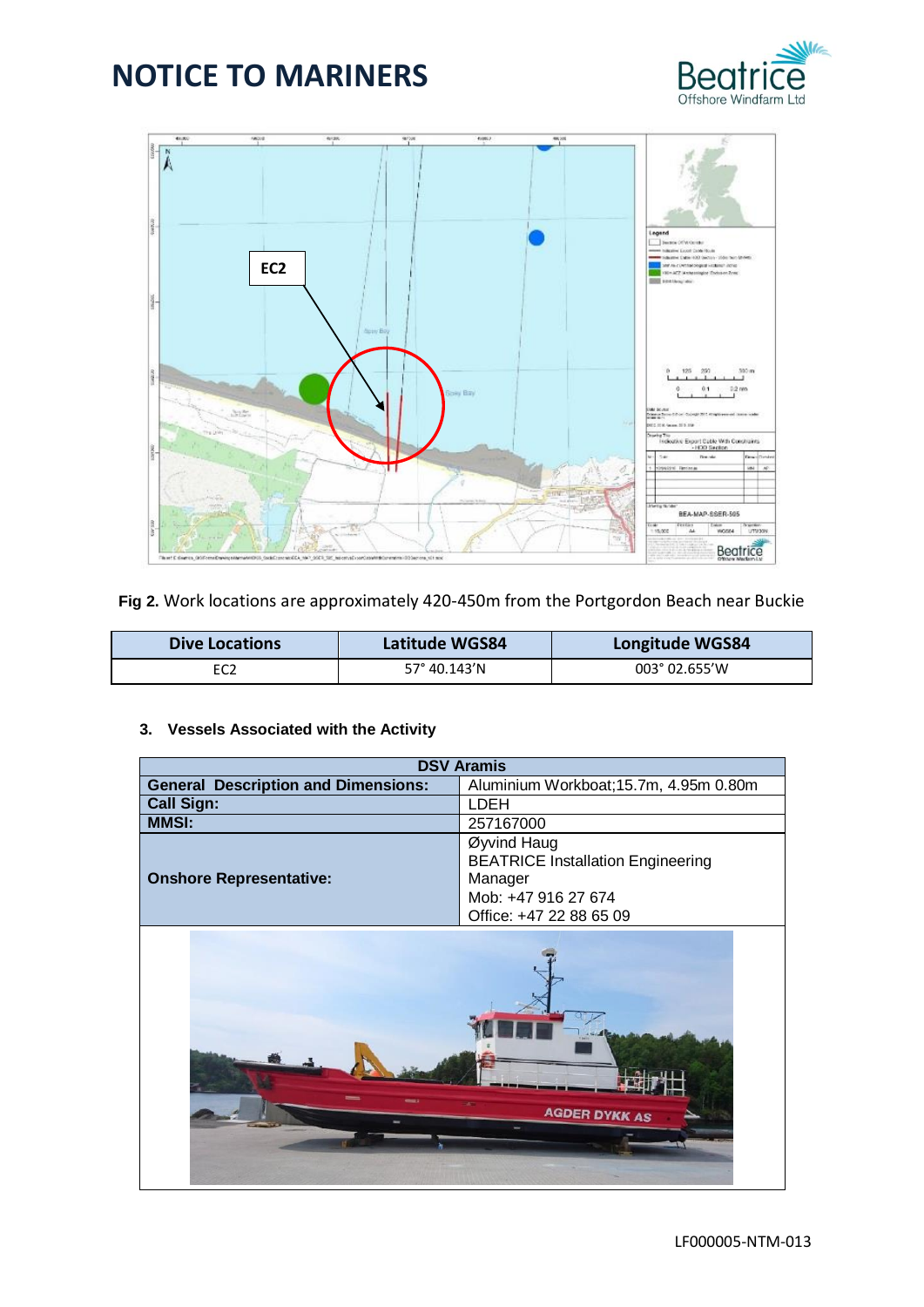

| <b>Dvergen</b>                             |                                                                                                                   |  |
|--------------------------------------------|-------------------------------------------------------------------------------------------------------------------|--|
| <b>General Description and Dimensions:</b> | Tender Boat: 5.32m, 2.07m, 1.82m                                                                                  |  |
| <b>Call Sign:</b><br>n/a                   |                                                                                                                   |  |
| <b>MMSI:</b>                               | n/a                                                                                                               |  |
| <b>Onshore Representative:</b>             | Øyvind Haug<br><b>BEATRICE Installation Engineering Manager</b><br>Mob: +47 916 27 674<br>Office: +47 22 88 65 09 |  |
|                                            |                                                                                                                   |  |

#### **4. Work scope**

On behalf of Nexans Norway AS, Agder Dykk AS will install a plastic pull in pipe to the already installed intake of the Export cable landfall pipe on Export Cable 2 (see figure above). Similar work was completed in Sept 2017 for Export Cable EC1. A surface diving operation will be conducted to install the pull in pipe over a distance of roughly 30m from the Export cable breakout location.

The dive support vessel Aramis will be positioned over the required location using a 4-point anchor system. Using a manually positioned dredging system, the divers will first clear the pipe trench over the 30m distance to a depth of 2m, moving the DSV on the anchors as required.





#### **Installation of Pull in Pipe.**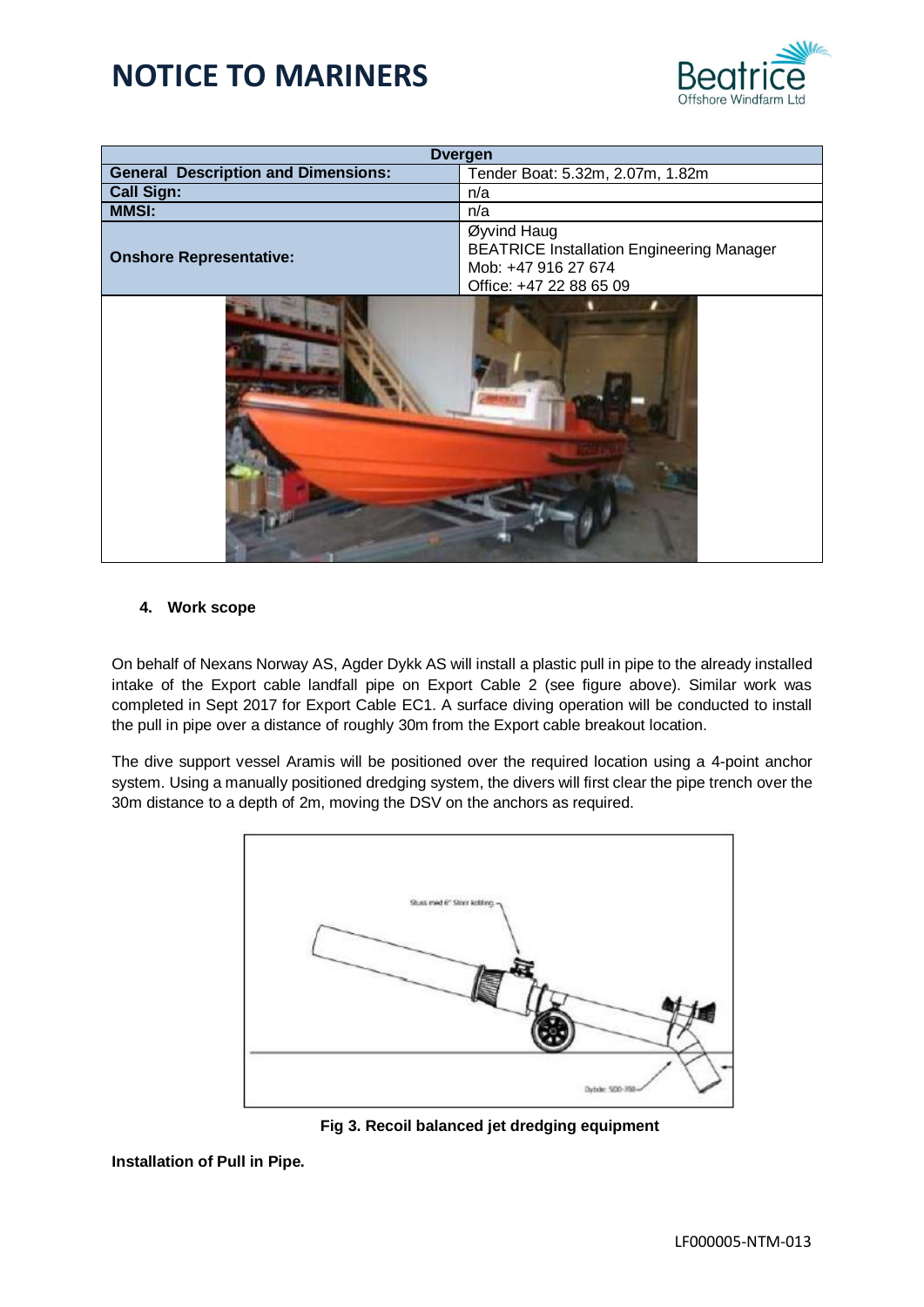

When the clearing of the intake pipe is finished the work with installing a PE pull in pipe can begin. The scope of work is to lower the PE pull in pipe to the seabed and connect it to the steel flange on the intake pipe.

The PE pipe will be welded together in Buckie Harbour with electro fusing and be sealed in both ends before it gets towed to site with DSV Aramis.

For lowering the PE pipe, which has a positive buoyancy, it will use rock nets. The pipe will be positioned over the steel flange and a diver will carefully open the seal so the pipe will start to sink slowly to sea bottom while air escapes out via a valve in the opposite end. The pipe will be positioned in front of the steel flange still floating in the other end. A diver will use a lift bag to lift the PE pipe to the steel flange so the two parts can be connected.



**Fig 4. Steel flange and PE pipe connected**



**Fig 5. PE pipe with power cable inside on seabed.**

#### **5. General Safety Advice**

All vessels engaged in the construction activity will exhibit appropriate lights and shapes prescribed by the International Regulations for Preventing Collisions at Sea; relative to their operations. All vessels engaged in the activity will also transmit an Automatic Identification System (AIS) message.

Whilst Diving operations are ongoing from the DSV Aramis it would be prudent for all vessels in the area to give the Aramis a wide berth of at least 250m, the support vessel will be used to monitor the area and warn other sea area users.

#### **Use of Safety Zones within the Beatrice Offshore Windfarm Construction Area**

The Secretary of State for Business, Energy and Industrial Strategy (BEIS) has approved the use of safety zones under the *Energy Act 2004* for the installation of wind turbines and offshore transformer module foundations/substructures within the Beatrice Offshore Windfarm. The approval was granted on the 17<sup>th</sup> March 2017.

The Secretary of State has declared Safety Zones under the following terms:

#### **During Construction**